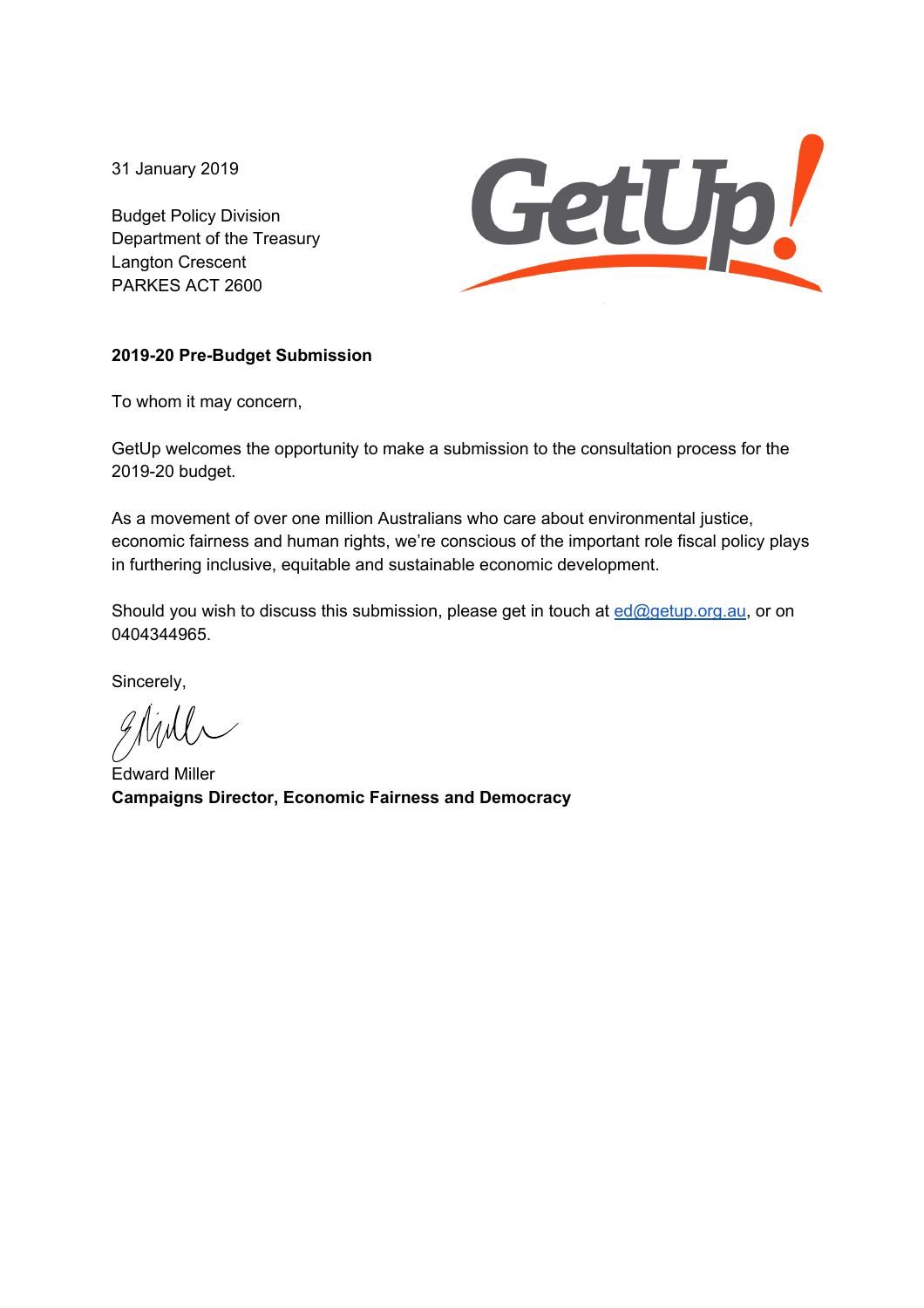# Summary of Recommendations:

- 1. Reconsider the merit of pursuing a budget surplus in light of both troubling economic indicators, and contemporary economic thinking on our actual fiscal constraints.
- 2. Commit to a budget outcome that will support genuine full employment while maintaining price stability.
- 3. Trial a Federal Job Guarantee framework, alongside investment in a vibrant and world class public service.
- 4. An immediate raise the rate of Newstart and Youth Allowance payments by at least \$96 per week in line with the Minimum Income for Healthy Living.
- 5. Close income tax loopholes and crackdown on corporate tax avoidance to reverse the trend of growing inequality in Australia.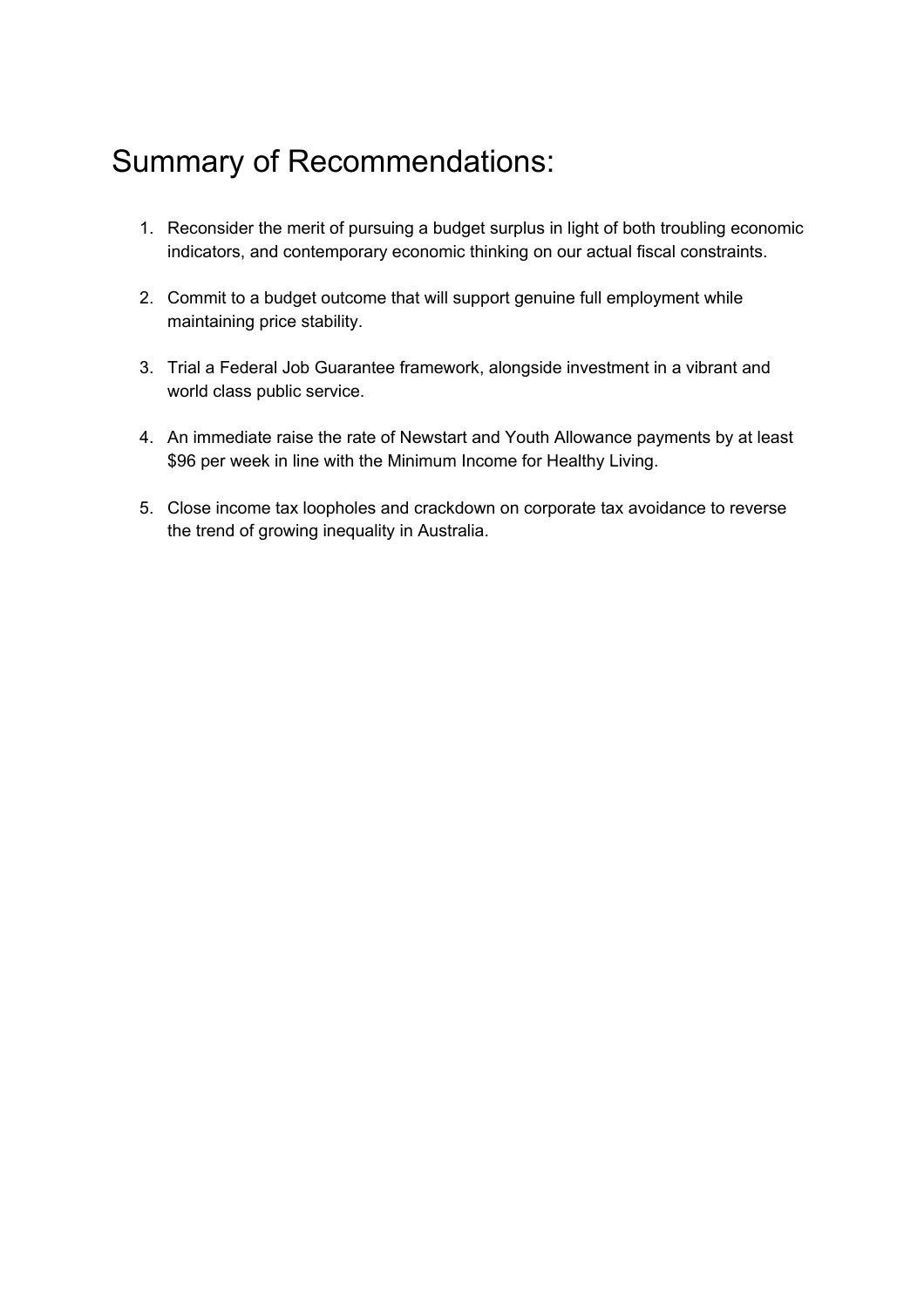# Executive Summary:

Up until the age of 18, everyone is guaranteed a seat at a school desk at a publicly-funded school. No matter who you are or where you come from, you're entitled to a decent education. It's a powerful idea that deeply resonates with our belief in a fair go.

It wouldn't be acceptable for the government to run out of the money required to provide enough seats for every child. Nor would it be acceptable for the government to cut funding to students, because they didn't meet a particular academic standard, because they lived in a remote area, or had differing needs that required additional resources and support.

Because we've decided that a education is a right, our government guarantees it universally – no matter what.

If despite the challenges of funding and administration we were able to make universal education a reality before the turn of the 20th century, in this century it should be possible to radically expand our social guarantee to meet the challenges of the modern world.

We have everything we need in the way of resources, technology, and skills to build a society where no-one is forced to subsist in poverty. Where a secure, well-paid job is available to all who want one. Where our energy comes from clean, affordable sources like the sun and wind. A society in which everyone has a place to call home, and the skills to build the life they want to lead.

What holds us back today is not scarcity, but the stranglehold of neoliberal ideology, and powerful corporations who for too long have taken far more than their fair share. Corporations who have exploited a political finance system to shout down the voices and needs of everyday people. Corporations who promised us that deregulation, privatisation, and balanced budgets were a prescription for prosperity — that putting our faith in an unregulated market would bring stable jobs, falling prices, and more wealth for us all to share.

After 30 long years of neoliberal consensus, we can judge the results for ourselves:

- The top 1% now control as much wealth as the bottom 70% of Australians combined — income inequality is worse now than at any time in the past 67 years.
- Close to 1.8 million Australians are willing and able to work but don't have a job or don't have enough hours at their job. Those lucky enough to find work have seen their wages stagnate while their cost of living has gone up.
- 25.3% of the Australian workforce are trapped in casual jobs a whole generation has never known the right to take a paid sick day.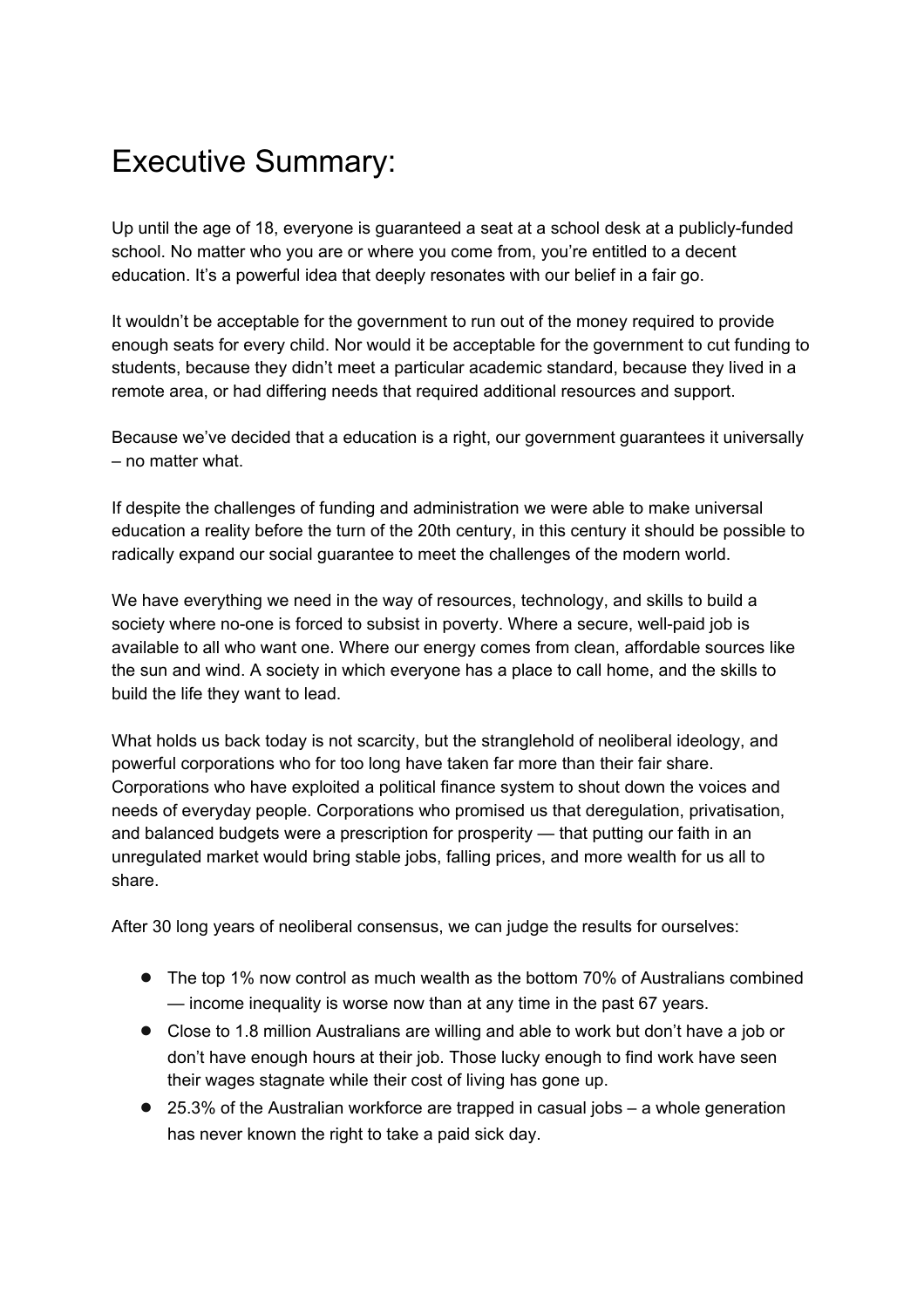Political leaders and public administrators need a fundamental rethink in some of the assumptions they hold about the role and possibilities of public finance as an instrument of collective wellbeing.

We know that wealth doesn't trickle down.

We know that the public sector is a better and more efficient provider of essential services. We know that left alone the market will never grow our economy fairly and inclusively.

**We don't exist to serve the economy, it exists to serve us.** And we need our leaders to do more to ensure that it serves us well into the future.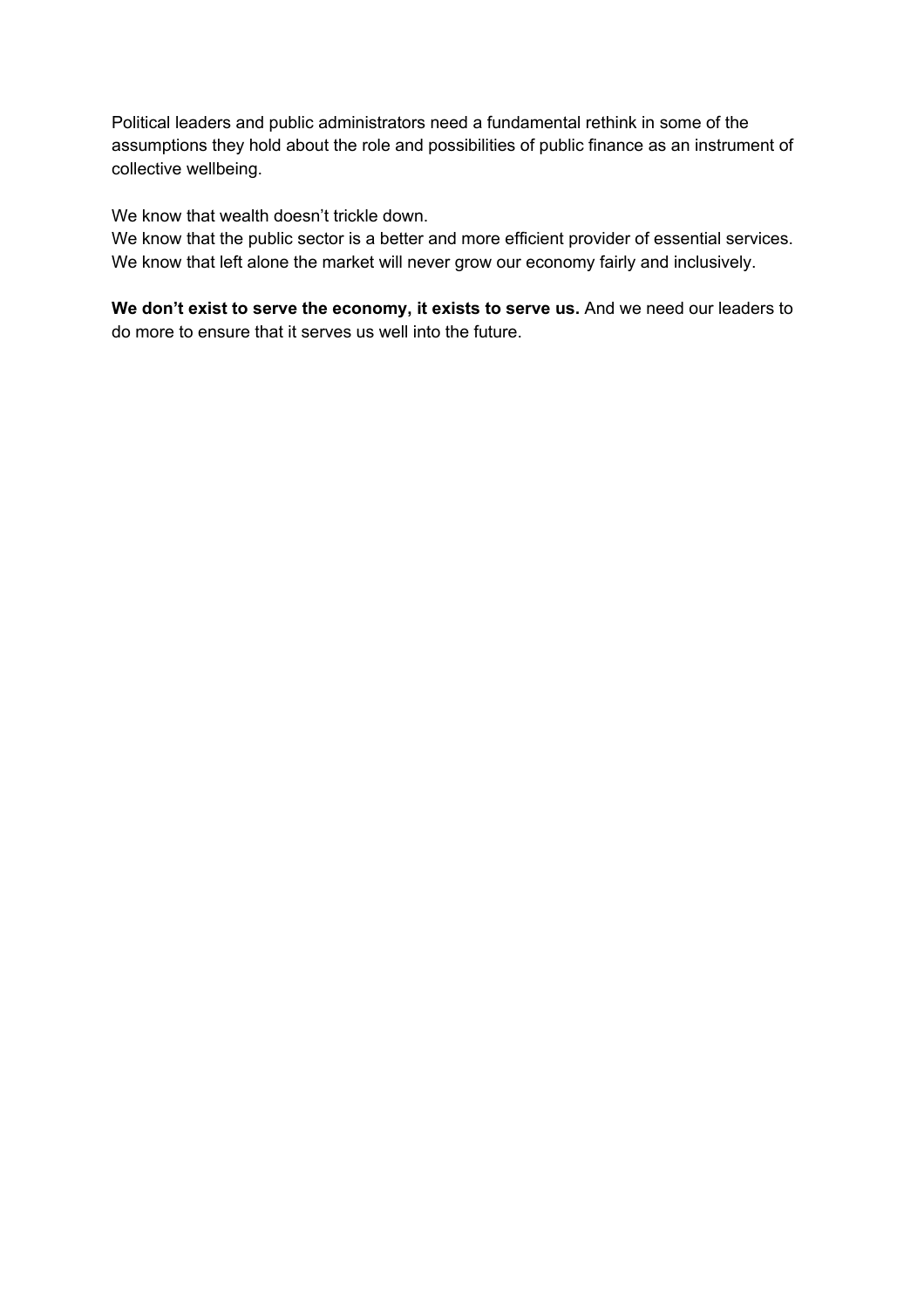## Rethinking the purpose and possibilities of fiscal policy:

In his 2017 budget, then Treasurer Scott Morrison made a significant concession. He admitted there's such a thing as "good debt" and "bad debt". He argued that it's not the size of the deficit that matters, but what we get for it. His reasoning: taking on debt in a manner that generates growth, deploys underutilised resources and maximises our productive capacity is not only sensible — it should be standard operating practice.

This is a subtle but important admission that successfully highlights the gross oversimplification of public finance that has dominated our political discourse for decades. If debt can be good, so can deficits.

To some extent, this is an uncontroversial restatement of basic Keynesian economic principles. Most economists would agree on the need for deficit spending sometimes – particularly during periods of private sector downturn in which public expenditure plays an important role in bolstering demand for goods and services to shorten and dampen any economic contraction. The Rudd Government stimulus package in 2008 has been internationally regarded as one of the best structured responses to the Global Financial Crisis - working in tandem with a rapid easing of monetary policy settings to avoid the technical recession that seized most other developed economies at that time.

The error comes in the aftermath of these periods, when political leaders turn their collective attention to thinking about how to "pay for" the deficits we've run and "pay down" public debt we've accrued. It's an error born from thinking about the fiscal affairs of a currency issuer through the same lens that we view the fiscal affairs of a household or business who use that currency. It's an error we can't afford to continue making.



#### **Are surpluses necessary?**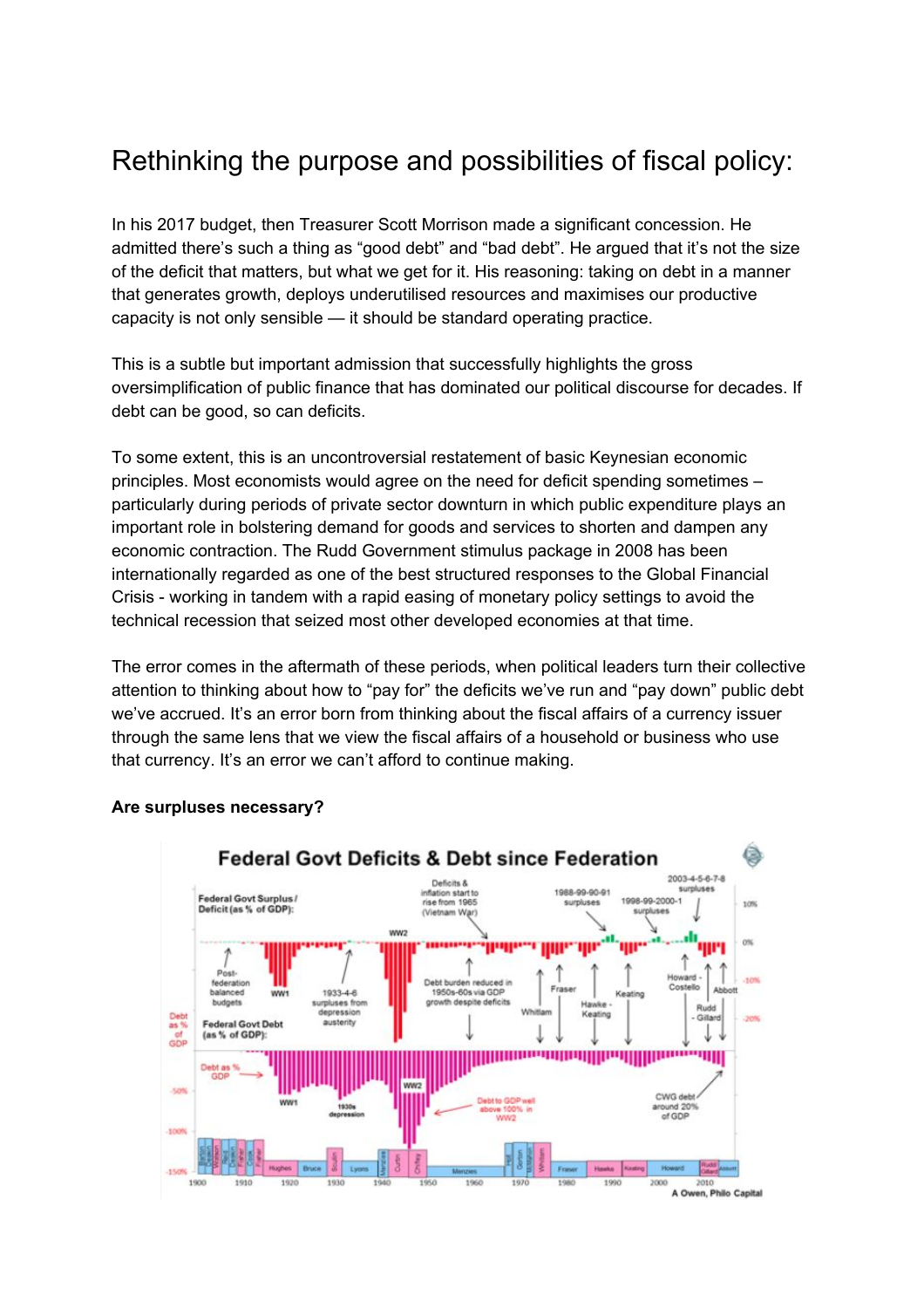Since Federation, Australia has run budget deficits roughly 77% of the time and our deficits have always been larger than our surpluses. There is no meaningful sense in which we have "paid for" our deficits with corresponding surpluses over the business cycle. There is no meaningful sense in which we have "paid down" our national debt with national savings.

The story of the Australian government's balance sheet over the last century is one of consistent, sustainable deficits. These are the deficits upon which modern Australia was built – providing consecutive generations with the expectation of full employment that gave them the confidence to make a life for themselves, and investing in the infrastructure we continue to rely on today. So successfully has government spending driven growth, that public debt shrank relative to GDP in the post war years, even as the government continued to run deficits to spur the economy along.

Surpluses, by contrast, have been the rare exception, rather than the norm – mostly arriving as a consequence of external economic conditions beyond government control. The mining boom during the Howard years is an example of a once in a generation windfall for corporate profitability and incomes, driven by surging demand for Australian resources, that drove the budget into surplus as tax receipts exploded. These surpluses were arguably necessary and good in the sense that they served as a handbrake on certain sectors of the economy that might otherwise have overheated prices.

Outside such exceptional circumstances, surpluses place a handbrake on the economy that can jeopardise jobs, wages, and business and consumer confidence. To push the budget into surplus deliberately outside of natural boom periods in the economic cycle requires you to raise taxes or cut spending – both policies that soften aggregate demand, output and prices. Outside of a boom period these are all undesirable outcomes that you would only tolerate if there was some commensurate benefit to running a surplus. There is none.

#### **What are the limits on federal government spending?**

The Australian government can never become insolvent with respect to financial obligations owing in the Australian dollar. As the only source of the Australian dollar, it does not need to tax in order to spend in the Australian dollar. Indeed, the government has to spend or issue currency in order for there to be Australian dollars to tax back.

When the federal government wants to spend, it authorises the Reserve Bank to credit a particular bank account. It can then later decide whether it wants to raise taxes to remove an equivalent amount of money from circulation, or issue bonds so that an equivalent sum of money is swapped out into only slightly less liquid government securities.

Again, as an observation about the way the payments system works this is relatively uncontroversial. Many significant economists and central bankers have made similar observations: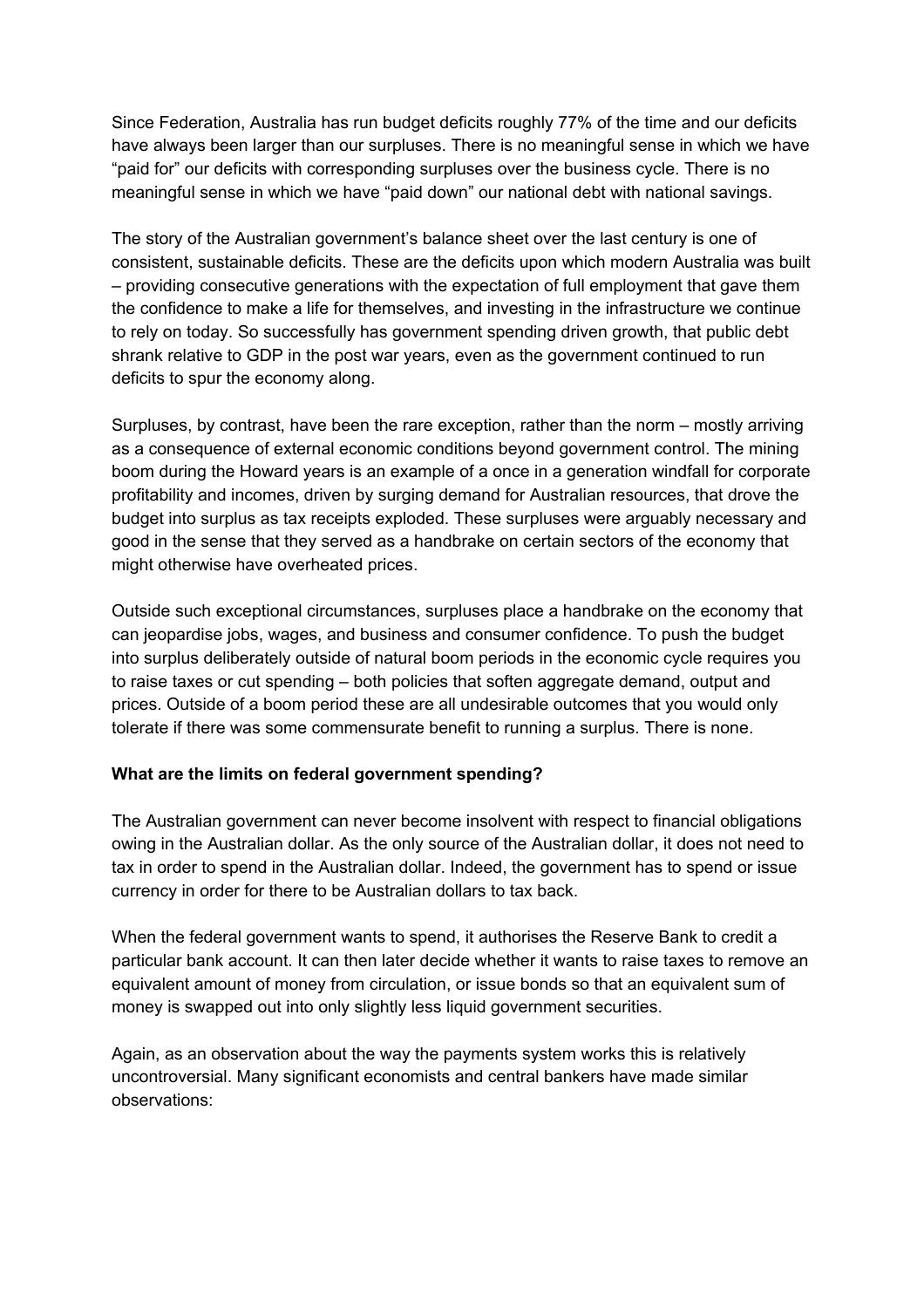"A government cannot become insolvent with respect to obligations in its own currency. A fiat money system, like the ones we have today, can produce such claims without limit."

#### **- Alan Greenspan, Chairman of the US Federal Reserve**

"It's not tax money… we simply use the computer to mark up the size of the account that they have with the Fed. It's much more akin to printing money than it is to borrowing."

#### **- Ben Bernanke, Chair of the Federal Reserve**

"Does anybody believe that the US government is going to default? The fact is, the US government can print money. You can bet on whether there's inflation, but to bet on default in the US is literally absurd."

#### Joseph Stiglitz, Nobel Prize for Economics

"Deficit-worriers portray a future in which we're impoverished by the need to pay back money we've been borrowing. They see America as being like a family that took out too large a mortgage, and will have a hard time making the monthly payments. This is, however, a really bad analogy in at least two ways. First, families have to pay back their debt. Governments don't… The debt from World War II was never repaid; it just became increasingly irrelevant as the U.S. economy grew. Second — and this is the point almost nobody seems to get — an over-borrowed family owes money to someone else; U.S. debt is, to a large extent, money we owe to ourselves. This was clearly true of the debt incurred to win World War II. Taxpayers were on the hook for a debt that was significantly bigger, as a percentage of G.D.P., than debt today; but that debt was also owned by taxpayers, such as all the people who bought savings bonds. So the debt didn't make America poorer. In particular, the debt didn't prevent the postwar generation from experiencing the biggest rise in incomes and living standards in our nation's history."

#### - Paul Krugman, Nobel Prize for Economics

"I refuse to pay homage to the Balanced Budget Gods. I prefer to shift the burden of proof onto those who contend that the U.S. faces a long-term debt or deficit problem. The first step is to establish that solvency can never be an issue for a government that spends, taxes and borrows in its own (non-convertible) currency. Our challenge is not whether we can "afford" to make the payments we have promised to seniors, veterans, the disabled, government contractors, healthcare providers, bondholders, etc. but whether we will be a productive enough nation to allow the government to make good on those promises without causing an inflation problem. That is the debate we should be having."

Stephanie Kelton, Chief Economist U.S. Senate Budget Committee

What *is* controversial are the implications of this set of observations about how our payment system works. Understanding that we are not constrained by tax revenue (ie. we don't have to raise every dollar we want to spend), or constrained by solvency (we will always be able to meet financial obligations denominated in the Australian dollar, no matter how big the number), doesn't mean we aren't constrained at all.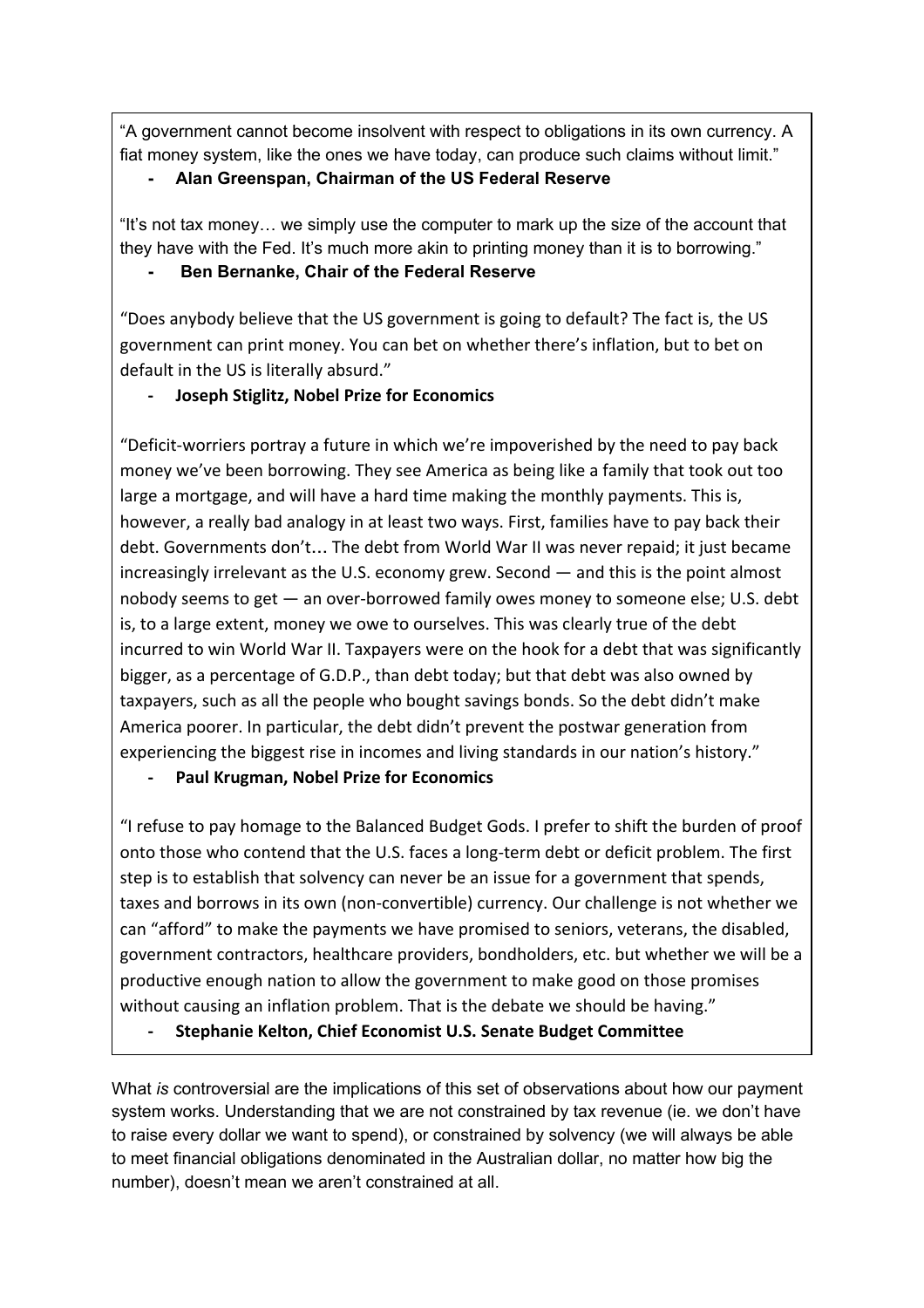The real constraint on government spending is the availability of real resources in the economy. The concern should be whether a particular size deficit mobilises underutilised resources and people, or bids up the price of already deployed resources and causes inflation. There are genuine complexities to making this assessment ex-ante, but it's the only assessment that matters.

In the current economic environment there is no indication that we should be concerned with running a larger deficit – but good reason to be concerned with efforts to return the budget to surplus.

There is considerable slack in the labour force, with 680,000 unemployed people, and 1.1 million underemployed people competing for 221,400 private sector vacancies. Broad labour underutilisation is at roughly the same level as it was 10 years ago in the wake of the GFC. House prices in capital cities are falling as consumer confidence and credit conditions soften. The headline inflation rate continues to fall below the target band of 2-3%, and the RBA is constrained in its ability to stimulate further demand due to already historically low interest rates. There is a clear need for further public sector spending to bolster demand, job creation and stagnating incomes.

Competing over who will return the budget to surplus faster, because of an erroneous cultural understanding of fiscal responsibility that both sides of politics have helped create is negligent and reckless. It'll be ordinary people who pay the price.

**Recommendation 1:** Reconsider the merit of pursuing a budget surplus in light of both troubling economic indicators, and contemporary economic thinking on actual fiscal constraints.

**Recommendation 2:** Commit to a budget outcome that will support genuine full employment while maintaining price stability.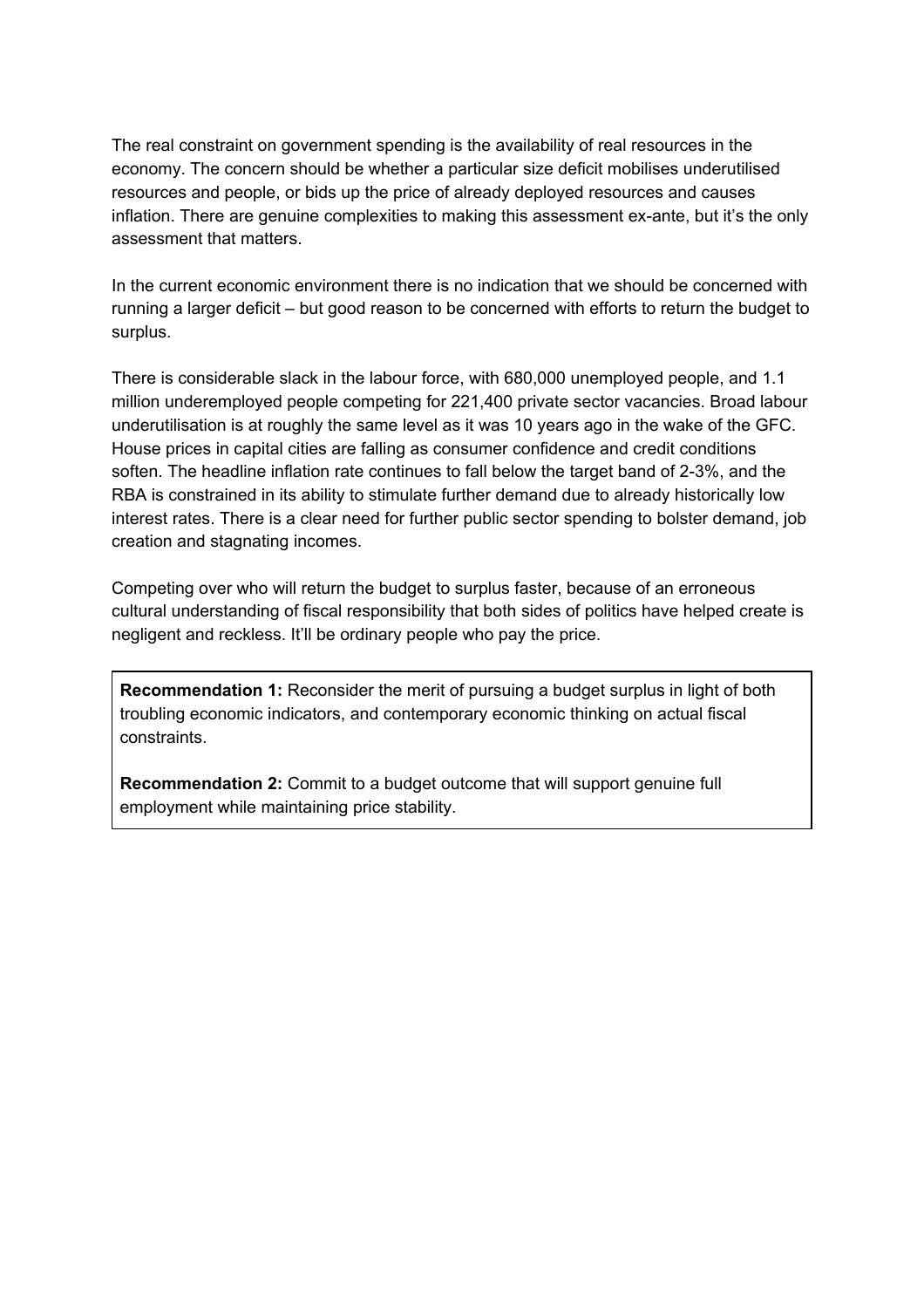## A path to genuine full employment:

Until the 1970s, providing every person with full-time, meaningful work was a core pursuit of the Australian government's economic management.<sup>1</sup> High levels of public investment drove industrial expansion, and a thriving public service prioritised equipping people with in-demand skills.<sup>2</sup> In the 1980s, however, following the disastrous model of Thatcher and Reagan, the government abandoned its commitment to people in favour of deregulation and privatisation - drastically cutting our public service. In 1997 Australia became the first OECD nation to completely privatise our public employment services.<sup>3</sup> And successive governments have since deliberately reframed unemployment as a personal failing, rather than the reality of being locked out of paid work.<sup>4</sup>

But the data tells a different story. Private corporations consistently fail to provide enough demand for people's skills. Currently there are 680,000 unemployed people competing for 220,000 private sector vacancies. No matter how low we make people's income support payments, no matter how difficult to access, no matter how many humiliating drug tests we force them to go through – there is no pathway to employment for hundreds of thousands of Australians, because there are simply not enough jobs.

This is the challenge facing modern Australian governments, and it's a challenge that will only get harder as we face down the inexorable push towards automation and artificial intelligence chains and transition away from mining and fossil fuels.

The solution cannot be to simply cut corporate taxes and pray. But neither will a commitment to increased funding for active labour market programs and a revitalised public service be sufficient. A new framework is needed to reach genuine full employment while stabilising price levels in the macroeconomy.

#### **What is a federal job guarantee?**

A Job Guarantee is a federally funded, locally operated program that provides anyone willing to work with the opportunity to do so in their own community. It seeks to match the untapped potential of people who are looking for work with the unmet needs of the communities in which they live. It's a framework that would end the threat of involuntary unemployment, strengthen workers' bargaining position, give local communities the power to redefine "work", and provide targeted financial relief to the individuals and communities suffering the greatest social deprivation.

<sup>1</sup> Ellen Carlson & William Mitchell (2001), Unemployment: the Tip of the Iceberg, CAER/UNSW Press, Sydney, p193-218.

<sup>&</sup>lt;sup>2</sup> Herbert Cole Coombs (1994), "From Curtin to Keating: The 1945 and 1994 White Papers on Employment, ANU Press. 3

<sup>4</sup> Warwick Smith (2017), "Unemployment Policy in Australia: A Brief History", Per Capita.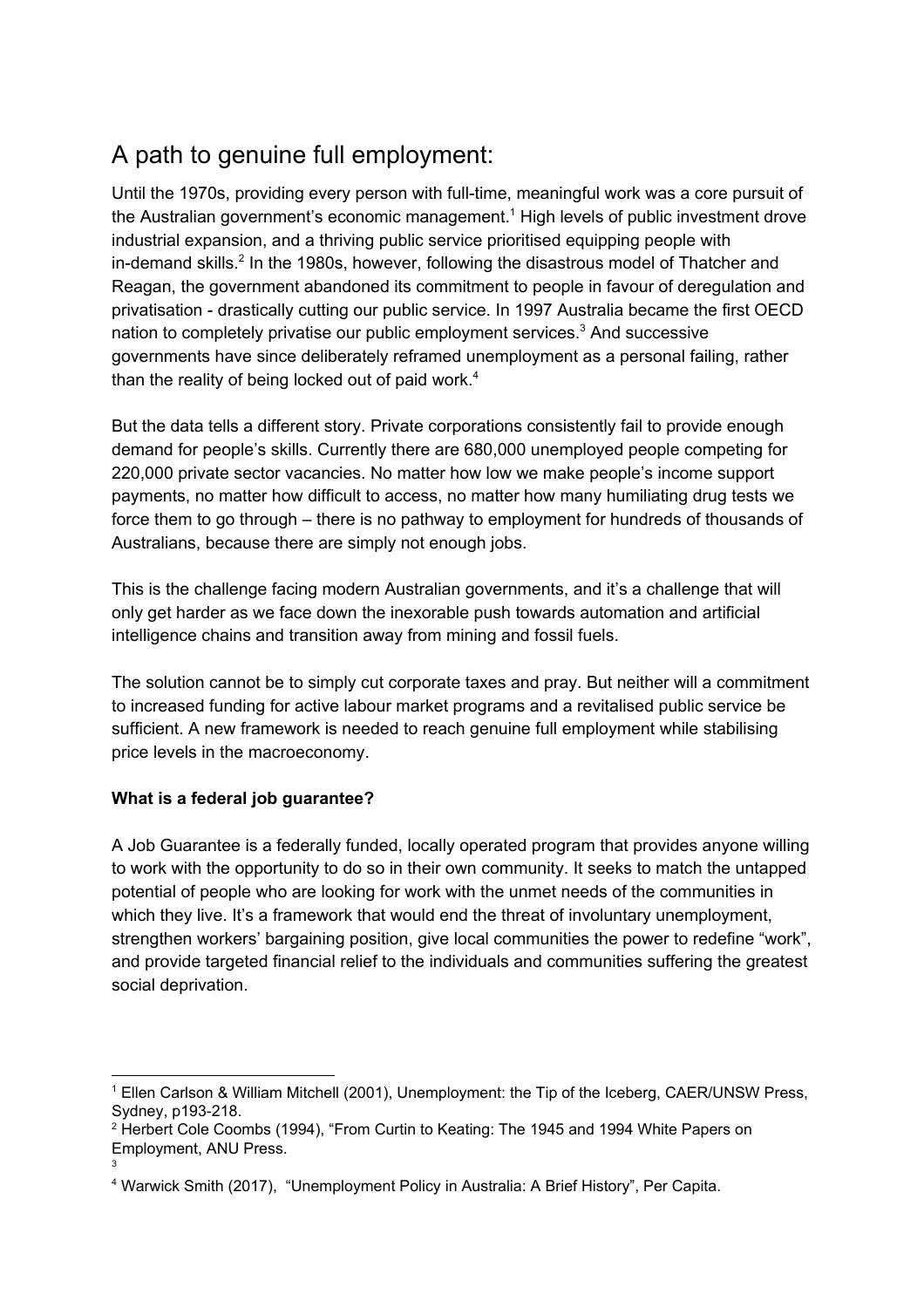A Job Guarantee is not a new idea. An individual right to work was the first proposal in FDR's second bill of rights,<sup>5</sup> and it was one of the primary demands in the Freedom Budget compiled by civil rights leaders like Martin Luther King and Bayard Rustin.<sup>6</sup> Since that time, decades of research have gone into the theoretical underpinnings and program design by economists such as Mitchell,<sup>7</sup> Mosler, <sup>8</sup> Wray,  $9$  Tcherneva,  $10$  and Kelton.  $11$  And we've seen a number of limited Job Guarantee-style policies implemented everywhere from India<sup>12</sup>. Argentina<sup>13</sup>, Australia<sup>14</sup>, and the United States.<sup>15</sup> In order to be both successful and fair a Job Guarantee should have the following elements:

1. **Permanent & Federally Funded:** A Job Guarantee should be a permanent feature of the social safety net in a society. It is not limited by a specific budget, in the same way that income support is not limited by a specific budget. Rather the amount spent in any given year will reflect the economic cycle – more people will accept work in private enterprise during periods of boom, and more people will rely on the public option during economic contractions. Various models demonstrate that the gross cost of a Job Guarantee would be between 1-3% of GDP.<sup>16</sup> The net cost in our current economy would be roughly \$25 billion per year – only \$3 billion more than the annual cost of the full suite of income and tax cuts proposed by then treasurer Scott Morrison over the next 10 years.<sup>17</sup>

<sup>5</sup> Franklin D. Roosevelt, State of the Union Address, 1944

<sup>&</sup>lt;sup>6</sup> A. Philip Randolph and Bayard Rustin, "How the Civil-Rights Movement Aimed to End Poverty," The Atlantic, February 2018

<sup>&</sup>lt;sup>7</sup> William Mitchell, "The Job Guarantee and NAIRU", Centre for Full Employment and Equity, The University of Newcastle 1998

<sup>&</sup>lt;sup>8</sup> William F. Mitchell and Warren B. Mosler "Fiscal Policy and the Job Guarantee", Centre for Full Employment and Equity, The University of Newcastle 2002

<sup>9</sup> L. Randall Wray, "A Consensus Strategy or a Universal Job Guarantee Program", Policy Note, Levy Economics Institute, March 2018

<sup>&</sup>lt;sup>10</sup> Pavlina R. Tcherneva "The Job Guarantee: Design, Jobs, and Implementation", Working Paper, Levy Economics Institute, April 2018

<sup>11</sup> L. Randall Wray, Flavia Dantas, Scott Fullwiler, Pavlina R. Tcherneva, and Stephanie A. Kelton, "Public Service Employment: A Path to Full Employment", Report, Levy Economics Institute, April 2018.

<sup>&</sup>lt;sup>12</sup> Jayati Ghosh, "Can Employment Schemes Work? The Case of the Rural Employment Guarantee in India", in *Contributions to Economic Theory, Policy, Development and Financ*e (2014), edited by D.B. Papadimitriou, Levy Institute Advanced Research in Economic Policy, Palgrave Macmillan, London.

<sup>&</sup>lt;sup>13</sup> Pavlina R. Tcherneva, "Beyond Full Employment: What Argentina's Plan Jefes Can Teach us About the Employer of Last resort," *Employment Guarantee Schemes Job Creation and Policy in Developing Countries and Emerging Markets*, (2012) edited by Michael Murray and Mathew Forstater, 79–102. New York: Palgrave Macmillan.

<sup>&</sup>lt;sup>14</sup> Steve O'Neill, "Working Nation: A Progress Report", Parliamentary Research Service, Current Issues Brief No.32, 1995

<sup>15</sup> Nick Taylor, *American-Made: The Enduring Legacy of the WPA: When FDR Put the Nation to Work* (2008), New York: Bantam Books

<sup>&</sup>lt;sup>16</sup> L. Randall Wray, Flavia Dantas, Scott Fullwiler, Pavlina R. Tcherneva, and Stephanie A. Kelton, "Public Service Employment: A Path to Full Employment", Report, Levy Economics Institute, April 2018.

<sup>&</sup>lt;sup>17</sup> Claire Connolly, "Why a universal basic income is a poor substitute for a guaranteed job," The Conversation, January 2017.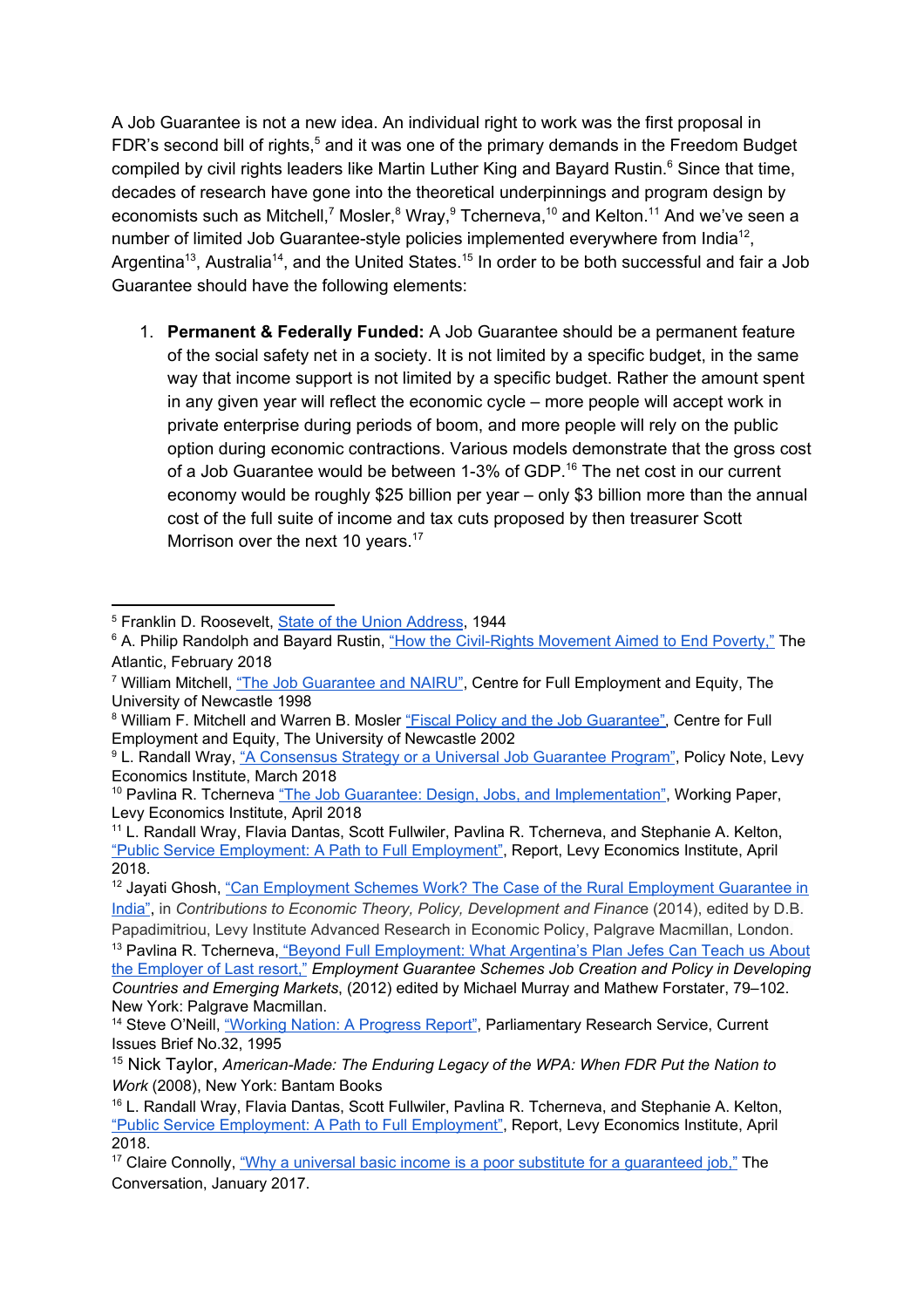- **2. Locally Administered:** The program is primarily administered by local governments, registered non-profits, social enterprises and cooperatives. It takes the contract to the worker, creating jobs where the unemployed live. As a result it is highly targeted, creating the greatest number of jobs and offering the greatest stimulus to communities with the greatest number of unemployed people. Being locally administered also means a broader definition of work can be adopted than we currently have. Care, cultural, environmental and charitable work can be fully remunerated, with local communities empowered to decide their own needs.
- 3. **Award conditions and wages:** The wages and benefits offered under a Job Guarantee reflect the minimum acceptable standards set forth in legislation. A Job Guarantee is not exploitative workfare. Job Guarantee workers are paid the full minimum wage, and have access to benefits such as sick leave and holiday leave calculated pro-rata based on the time worked. A Job Guarantee provides a floor on which all workers can expect to stand – removing the threat of unemployment during bargaining, and strengthening casual or contract workers' negotiating position.
- 4. **Voluntary, not workfare:** A Job Guarantee does not require people to work in order to receive existing benefits (such as Newstart, DSP, Youth Allowance, etc.) It doesn't displace these options either - providing people with a choice between the existing social safety net and enrolling in the Job Guarantee. If someone chooses to accept NewStart while continuing to seek a private sector job, they always retain the option to later enrol in the Job Guarantee program. Similarly, someone who joins the Job Guarantee program is free to opt out onto existing income support payments without penalty.
- **5. Flexible and accessible:** It meets people where they are in terms of ability, providing suitable, useful work opportunities, designed to be appropriate for the education, skill level and experience of the applicant. It offers part-time and flexible work arrangements for students or the underemployed. It is sensitive to the particular needs of groups such as at-risk youth, people who have recently left prison, or people with disabilities.
- **6. It invests in people and communities:** On-the-job training and apprenticeship opportunities are included under a Job Guarantee program to help people develop the skills and confidence to transition from public to private sector work should they want to. By allowing communities to democratically participate in deciding what work is socially useful, the offer of employment is separated from the profitability of employment. Projects are created to serve community needs, rather than prioritising "profitability" or "productivity" in a narrow sense.
- **7. It invests in sustainability:** The program should provide options for addressing environmental concerns. An early example of a guaranteed employment program, the Citizens Conservation Corps, planted 3.5 billion trees in a ten-year period.<sup>18</sup> A

<sup>18</sup> John A. Salmond, *The Civilian Conservation Corps 1933–1942: a New Deal case study.* (1967)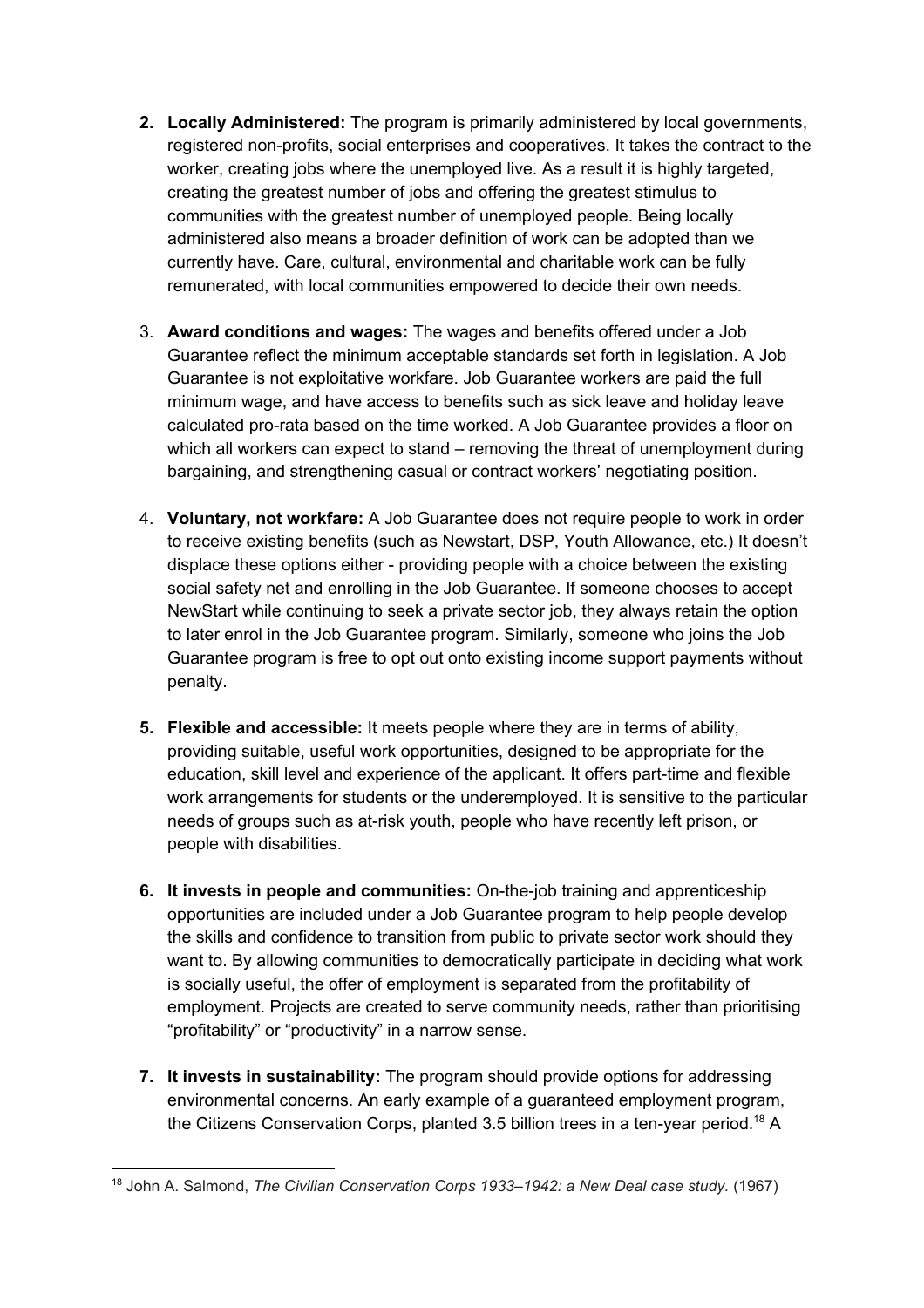Job Guarantee program may provide a framework by which we can harness people seeking work to make a contribution and coordinate them to address the greatest moral, social and economic challenge of our era.

There are far more substantive explorations of the ways a Job Guarantee would work in practice, along with the kinds of work local councils need performed.<sup>19</sup> These features, however, are what distinguish a Job Guarantee from other job programs.

There are of course, logistical challenges in delivering any right guaranteed by the state. Our healthcare and education systems are phenomenally complicated, expensive and imperfect understandably so in a country as large, and regionally distributed, as Australia. But because we believe in a pre-logistical right to healthcare and education, we expect governments of all stripes to deploy the resources to figure it out, and improve over time.

#### **What are the benefits of a job guarantee?**

#### **1. Secure, guaranteed employment for the unwaged and underemployed.**

A Job Guarantee gives people seeking employment the very thing that they're asking for: a job. It doesn't provide them with a cheque in the mail, to address their immediate needs but then leave them to make their own way. It gives them access to, and a stake in, the means of production, by creating a legally enforceable right to work. It puts the onus on government to figure out how to include them in the labour market and provide on-the-job-training where necessary to give people the skills and competencies they need to make a difference in their communities. By targeting the unemployed, and offering them real wages and conditions rather than subsistence level income support we drastically reduce the social and economic stress placed upon many families especially during a period of economic transition and technological advance. It provides people with far more than an income, but with the significant improvements to health and wellbeing we know are attached to structured, secure employment.

#### **2. More bargaining power for casual, low paid, and exploited workers.**

The Australian workforce has been undergoing a trend of casualisation for at least the last two decades. The rise of the gig economy, labour-hire companies and other contract work has provided flexibility for some, while depriving a great many others of access to the workplace protections and entitlements the union movement has fought to secure. In addition to further regulatory oversight and the bargaining arrangements for contract workers being advocated by Australian unions, a Job Guarantee would create a meaningful alternative for those in casual work. Job Guarantee jobs are paid at the minimum wage, and carry the same entitlements and benefits as full time work provided pro-rata for the amount of time worked. Removing the threat of unemployment during workplace bargaining provides workers with a stronger negotiating position. Private sector employers have to offer

<sup>19</sup> Beth Cook, William Mitchell, Victor Quirk and Martin Watts, "Creating effective local labour markets: a new framework for regional employment policy", *Policy Report*, Center for Full Employment and Equity, November 2008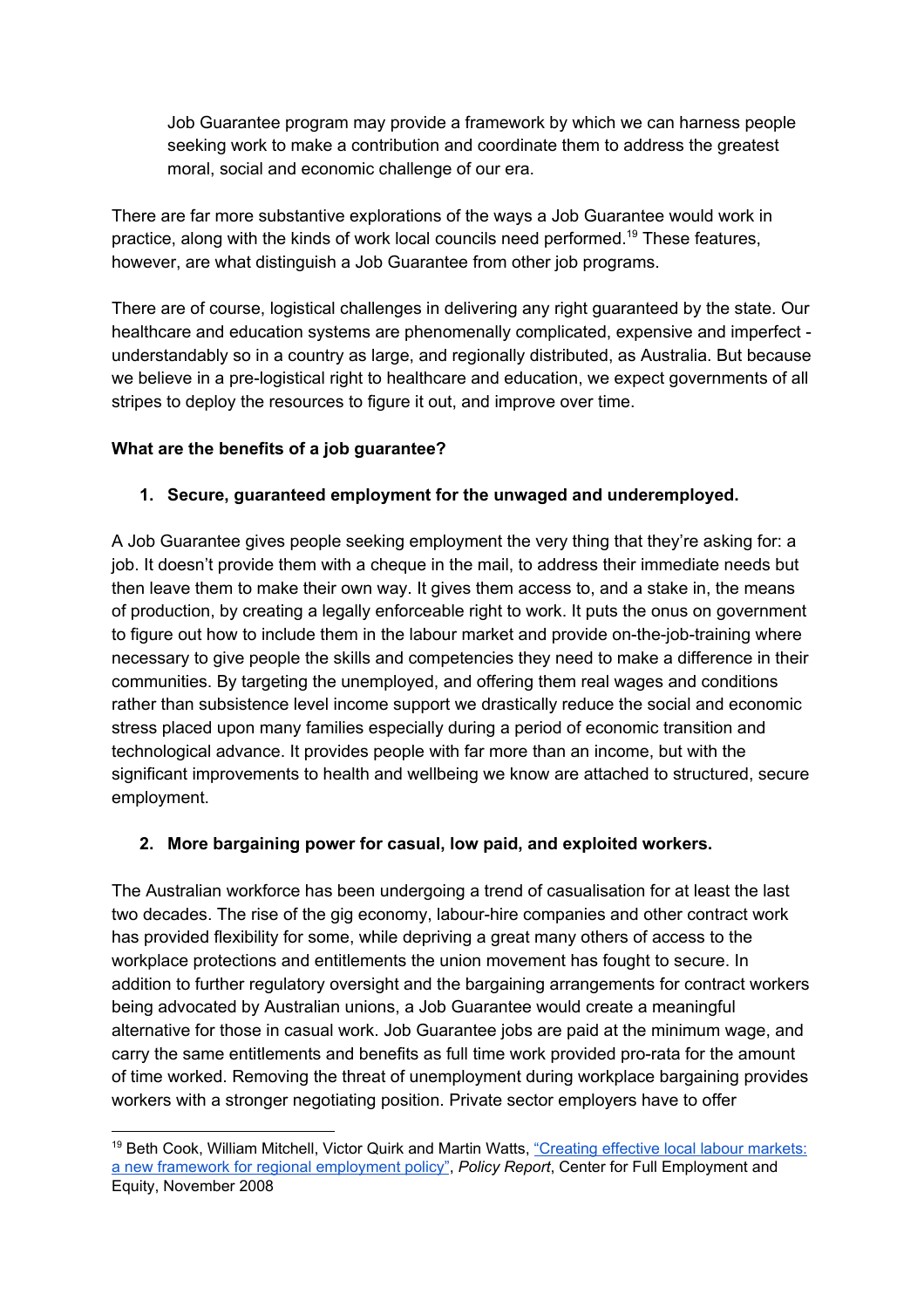conditions that are competitive with the Job Guarantee alternatives or they simply won't have a workforce. This also means governments can readily enforce future changes to work requirements, shortening the working week or increasing wages and enforcing their adoption by guaranteeing access to a public alternative. This is a powerfully redistributive mechanism to reverse the downward trend in the wage-share of GDP.

#### **3. Recognising and remunerating an expanded field of human activity as work.**

The current boundaries of what we consider productive labour were set by capitalists, colonialists and patriarchs. Women perform significant quantities of labour that our communities would not function without, and yet which are neither remunerated nor recorded in measures of economic performance. Similarly, many regional Indigenous communities have seen young people forced to move off their land, or take work in local mines because governments have underfunded their communities and failed to provide longterm funding arrangements for successful initiatives like the ranger program.<sup>20</sup>

A Job Guarantee gives local councils, nonprofits and registered charities an unconditional pool of funding to create jobs, and to define the boundaries of work as they see fit. Communities have diverse communal needs - from urban maintenance, to aged care, or additional help in classrooms. A Job Guarantee seeks to socialise the delivery and resourcing of community needs that aren't sufficiently met by the market or volunteer labour. By separating the offer of employment, from the profitability of employment we are empowered to rethink what kinds of labour are socially and communally beneficial, and then pay people and train people to do it. An important feature of this model is that it breaks down the distinction between voluntary and paid labour. Rather than than paying everyone the same lump sum, and maintaining the gendered distribution of unpaid work thereafter - it offers full compensation to the people performing what would have been unpaid work.

#### **4. Targeted investment in communities suffering the greatest deprivation.**

A Job Guarantee targets public funds towards areas of high unemployment and social deprivation. Many regional areas have unemployment rates that are four or five times higher than the national average, and need greater stimulus than populous major cities. As people enter the Job Guarantee program, they also become local consumers, with their higher wages going towards the stimulation of private businesses in areas that previously had no alternatives. For many people it will serve more as a transitional job in a revitalised community with the funds and income base to pursue its own development. It prevents the flight of young people from regional or rural areas, and addresses many of the flow-on anti-social consequences of widespread unemployment, by ensuring that if people want to stay in the places they and their families grew up there are options that make that financially viable.

<sup>&</sup>lt;sup>20</sup> Melinda Boutkasaka, Greg Dunlop, "Invest in success': Indigenous rangers eagerly await funding boost," NITV News, July 2018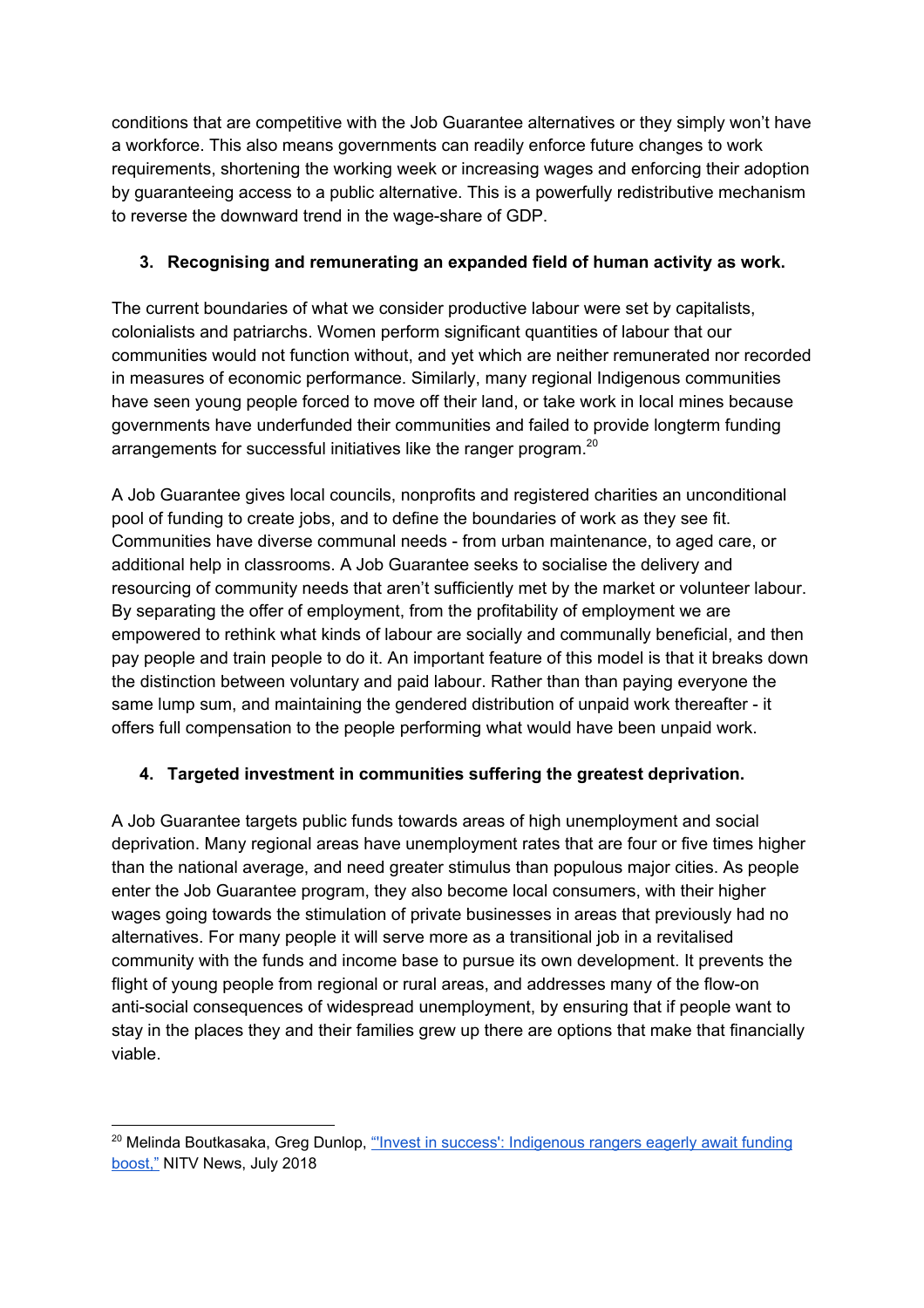#### **5. Additional resources to address unmet community needs.**

In addition to providing communities with a larger, higher income consumer base and solving many of the flow-on social problems that come from involuntary unemployment, a Job Guarantee also provides local communities with a ready supply of people to address unmet community needs. Whether it's urban maintenance and renewal, employing local artists and musicians to run classes and enrich the cultural options for residents, or just better staffing of public infrastructure and services, a Job Guarantee mobilises a pool of people toward socially desirable community outcomes. These needs will change region to region, and are best determined by local councils, and community organisations embedded within the area. A Job Guarantee also changes the marginal cost of formal public service jobs. If the government has to offer employment to everyone who wants it, the cost of outsourcing public services becomes significantly higher than retaining and expanding local staff. Not only would governments need to pay the new contractors, but they'll also pick up the tab for any workers displaced by the new arrangement who take advantage of the Job Guarantee. A Job Guarantee offers a vision of a large, skilled public service rather than a shrivelled state run by contractors, and aligns the financial incentives of government accordingly.

#### **6. Macroeconomic stabilisation: sustainable, non-inflationary full employment.**

Recent analysis suggests that prices won't increase significantly even at very low levels of unemployment.<sup>21</sup> The limit of what a sovereign, currency issuing government can afford is defined by the available real resources of the economy they manage. The Australian government can afford anything that people are willing to sell to it in exchange for the Australian dollar, but if it runs deficits so large that it pushes beyond our productive limits, it will drive up prices. The economic stimulus created by a Job Guarantee by definition focuses government spending on currently unemployed resources and operates countercyclically, creating a full employment economy without inflation. During an economic contraction, the number of people accessing the Job Guarantee will grow, increasing the stimulus provided and keeping the economy at full employment without pushing it beyond. As the private sector recovers and grows, it will hire people out of the Job Guarantee program, leading to less government investment when it's not needed. Additionally, under a Job Guarantee government injections are linked to a concrete unit of real resources: an hour of socially useful work. It anchors the value of the currency for the people earning it, preventing a host of unpredictable and potentially undesirable financial behaviours.

**Recommendation 2:** Commit to a budget outcome that will support genuine full employment while maintaining price stability.

**Recommendation 3:** Trial a Federal Job Guarantee framework, alongside investment in a vibrant and world class public service.

<sup>21</sup> Steven Hail, *Economics for Sustainable Prosperity*, Binzagr Institute for Sustainable Prosperity, 2018, p234.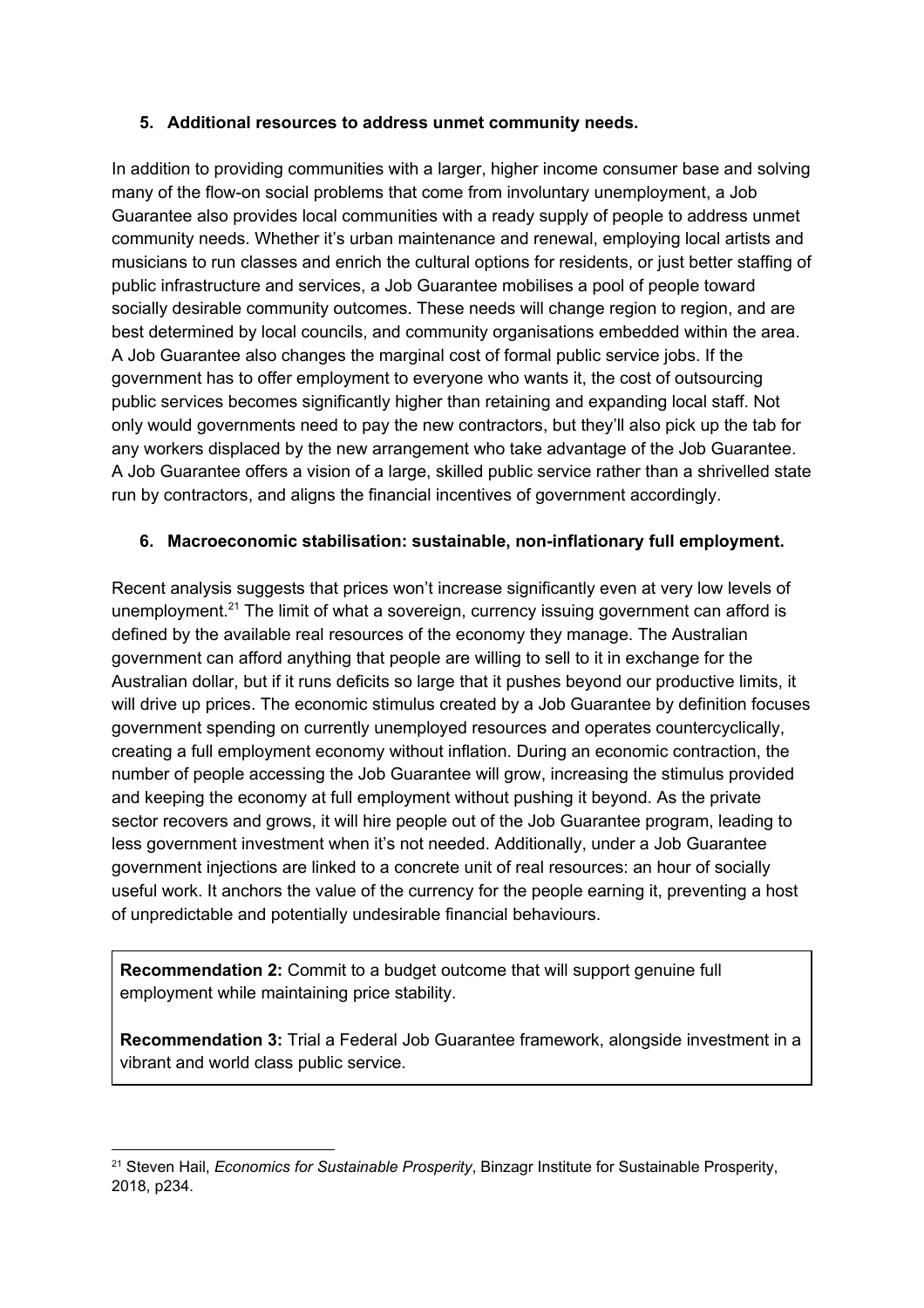### Raise Newstart Immediately:

Australians are proud to support people in their communities in times of need, no matter where they live, their age, or the colour of their skin. And yet, more than a quarter of a million Australians – often the old, the young, and single parents – are locked out of work and reliant on Newstart or Youth Allowance payments so low as to force the recipient into poverty.

The single rate of Newstart for jobseekers is just \$278 per week, or less than \$40 per day, while the cost of healthy living for a single, unemployed person in Australia is \$434 per week, or \$62 per day.<sup>22</sup>

The consequences of such a low payment are severe. There is a strong causal link between poverty and several profound, negative social outcomes – most notably:

- Mental health issues, where a number of papers identify unemployment affecting the whole spectrum of mental health issues, from depression to schizophrenia; and
- *●* Cardiac/heart diseases, where the stress from unemployment causes increased incidence of Cardiac/heart disease. 23

The impact of those negative outcomes are likely intergenerational.<sup>24</sup>

Australia's low Newstart rate produces a poetic pair of statistics – we have the second lowest social security payments for the unemployed in the OECD, and the second highest poverty rate among the unemployed of any OECD nation.<sup>25</sup>

The Business Council of Australia has suggested that the rate of unemployment payments in Australia is so low it is acting as a barrier to work. For over six years, BCA CEO Jennifer Westacott has asserted "entrenching [unemployed people] into poverty is not a pathway back into employment."<sup>26</sup>

Increasing Newstart and Youth Allowance would restore dignity to individuals and households reliant on unemployment payments. It would mean parents around the country no longer have to choose between putting food on the table or replacing their children's school shoes. It would begin to dismantle the cruel stigma attached to social security.

<sup>&</sup>lt;sup>22</sup> Saunders, P., & Bedford, M. (2017). New Minimum Income for Healthy Living Budget Standards for Low-Paid and Unemployed Australians. (SPRC Report 11/17). Sydney: Social Policy Research Centre, UNSW Sydney. http://doi.org/10.4225/53/5994e0ca804a4, p3.

<sup>23</sup> Deloitte Access Economics (2018), *Analysis of the impact of raising benefit rates*, p16.  $24$  Ibid.

<sup>25</sup>Bennet O. et al, *Working it out: Employment services in Australia*, Per Capita, p54.

<sup>26</sup>ABC Radio National (2012) *Business thinks laterally on social welfare.*

<sup>27</sup> Deloitte Access Economics (2018), *Analysis of the impact of raising benefit rates*, p16.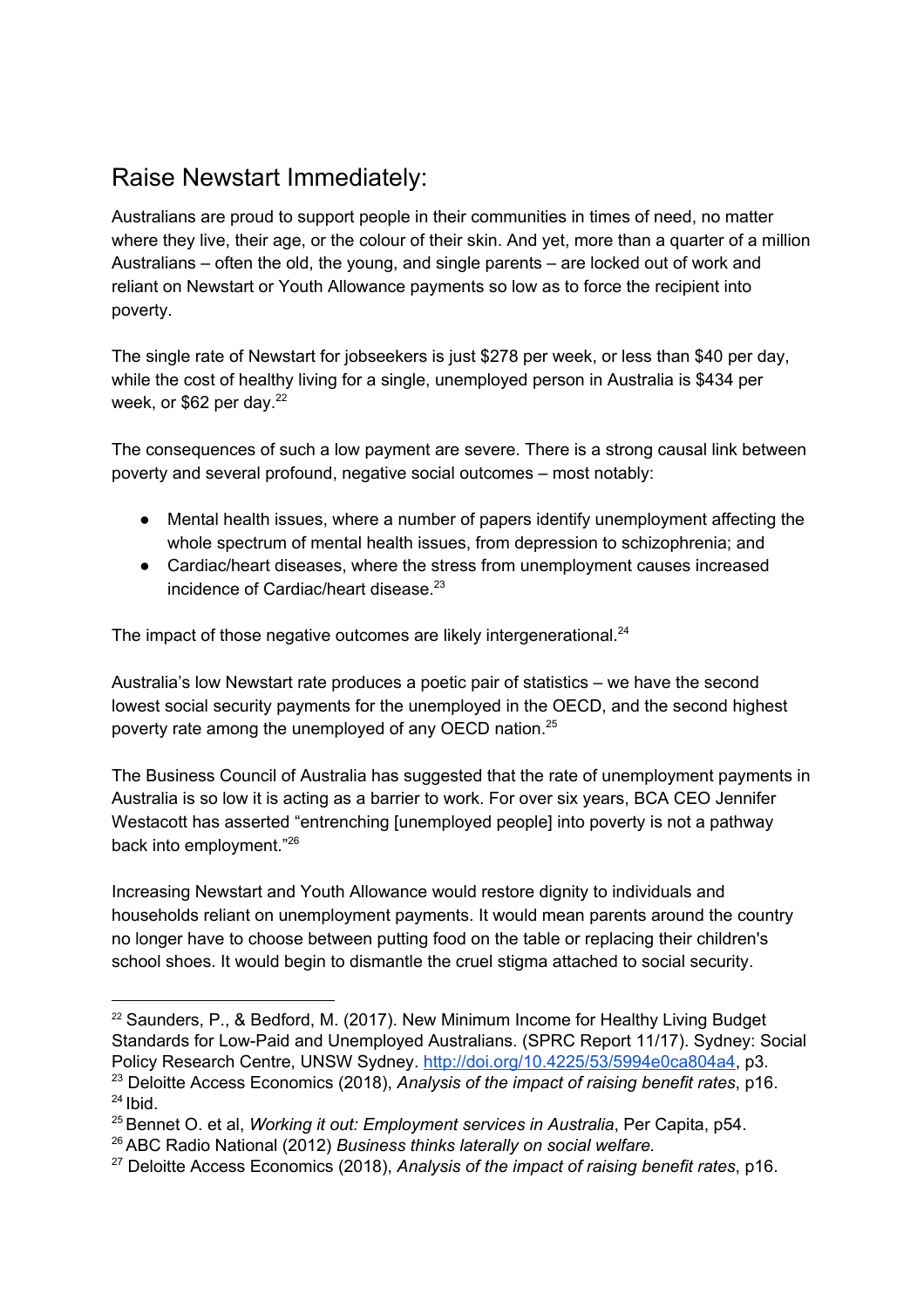More broadly, increasing Newstart by \$75 per week would result in a \$4 billion "prosperity dividend" for the wider economy – a targeted fairness impact that would result in a 1.6% increase in the income of the lowest-earning quintile of Australians, versus 0.06% for the highest quintile, and disproportionately supporting regional communities.<sup>26</sup>

Australia's meagre Newstart payment and punitive "mutual obligations" system humiliate people looking for work that does not exist. While policies to achieve full employment are a long-term solution to structural problems in the labour market, in the interim there is an urgent need to increase the rate of Australia's unemployment payments. If only to resolve disconnect between the pride we take in supporting one another through hardship and the indignity of our social security system.

An increase to the rate of Newstart and Youth Allowance of at least \$96, in line with the Minimum Income for Healthy Living would help the people doing it toughest to afford food and housing, reduce homelessness, destitution and the need for charity. These reforms would improve people's wellbeing, security and health and, yes, stimulate the economy.

**Recommendation 4:** An immediate raise the rate of Newstart and Youth Allowance payments by at least \$96 per week in line with the Minimum Income for Healthy Living.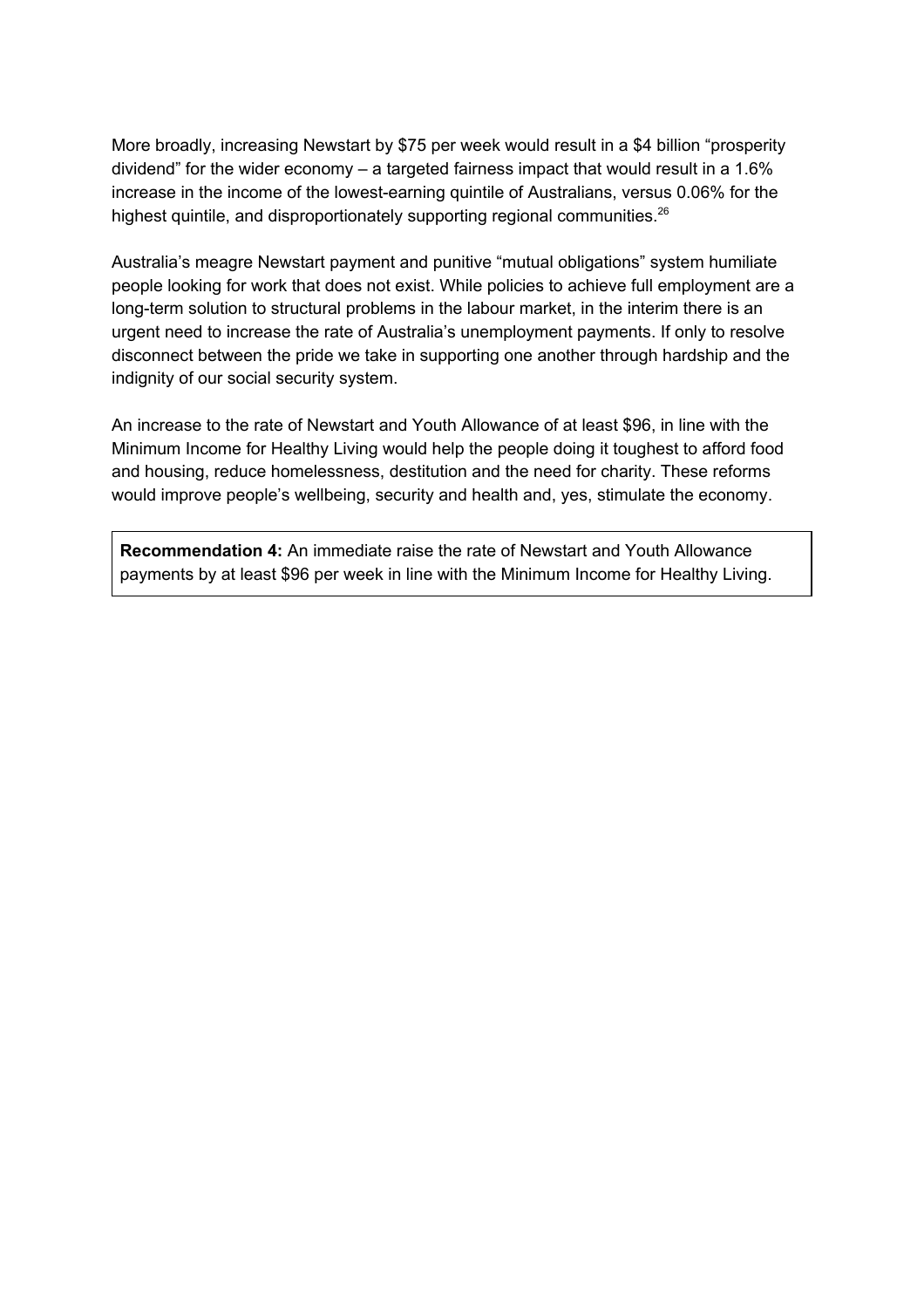### Levelling the taxation playing field

Australians are an egalitarian people, sharing a firm belief that no success is purely individual. We understand that our ability to get ahead depends in large part on our starting point in life, the opportunities we're given to succeed, and the community support available to us. And yet, here in Australia, the richest 1% now own more wealth than the bottom 70%. And it's only getting worse.

Just because we don't need to fund every dollar of spending with a commensurate dollar in tax, doesn't mean there is no role for taxation. The central purposes of taxation are:

- 1. To help stabilize the purchasing power of the dollar;
- 2. To express public policy in the distribution of wealth and of income;
- 3. To express public policy in subsidising or in penalising of various industries and economic groups;
- 4. To isolate, internalise or otherwise assess the costs of certain national benefits, such as highways and social security.

In other words, tax has the power to shape our economy – and our society. We want a society that lets people get on with their lives, while making sure corporations and wealthy individuals pay their fair share. A society that stops millionaires squirrelling their wealth away through loopholes while the rest of us do the right thing. And a society that penalises socially harmful behaviour and encourages decisions which are good for the community as a whole. The overwhelming majority of Australians want a tax code that reflects our values.

#### 1. Re-orienting industry towards socially desirable practices:

We want to build an economy that is sustainable, and secure prosperity that doesn't come with the price tag of dirty rivers, unbreathable air, poisonous soil, and widespread destruction of this country's incredible biodiversity.

To do it, we should:

End fossil fuel subsidies. End the \$7.7 billion in industry subsidies<sup>23</sup> that are propping up dying non-renewable technologies, enriching overseas investors and preventing a shift to sustainable clean energy jobs.

Reinstate a Minerals Resource Rent Tax. Instead of offsetting the tax intake from the mining boom with spending initiatives in less developed sectors of the economy, the Howard government instead chose to exacerbate inequality with tax cuts for the wealthiest Australians. But now that investment has slowed, billionaire mining corporations are raking in huge profits from the sheer volume of natural resources they are exporting. We should restore a higher tax rate on mining profits so that every Australian can share in the benefit of our natural resources.

**Put a price on carbon pollution.** Global warming is already causing a climate breakdown that threatens massive environmental catastrophe and unprecedented disruption to our way of life. Yet the government still chooses to allow corporations to freely generate the carbon

<sup>&</sup>lt;sup>23</sup> Scott Morrison faces pressure to cut \$7.7bn fossil fuel subsidies, The Guardian, 26 April 2016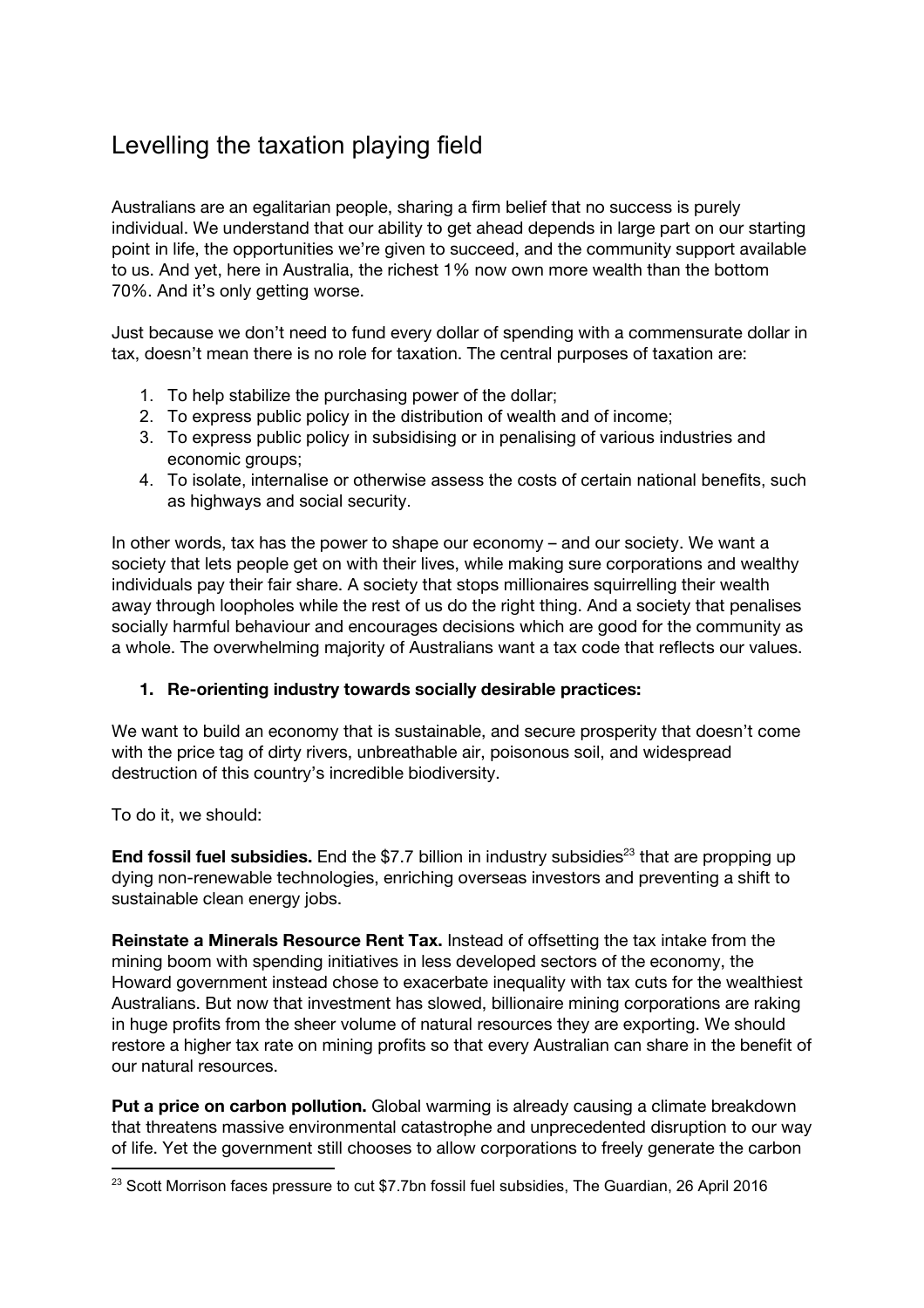pollution that causes it, without paying a cent for its longer-term negative impacts. We should place a price on all climate pollution that appropriately reflects the true cost of carbon-intensive industries.

#### 2. Preventing the further consolidation of wealth and power in the hands of the few:

We live in one of the richest countries in the the world, at the richest time in human history. But the vast majority of our wealth is controlled by a tiny handful of individuals. Australia needs a taxation system that distributes wealth more fairly towards those who need it, to ensure this country's prosperity is shared by all.

To achieve this, we should:

Close income tax loopholes exploited by millionaires. Ending negative gearing on new investments, halving the capital gains discount, taxing trust income effectively and capping the deductions on accountancy fees to make sure individuals are paying their fair share.

Tax \$2 million inheritances as income. Large inheritances perpetuate generational cycles of inequality. The largest estates should be subject to appropriate taxation to stop the accumulation of society's wealth into ever fewer hands.

Introduce a "Buffett Rule". Kerry Packer famously reduced the effective tax rate on his multi-million dollar income so that it was less than his own personal gardener's. A Buffett Rule would be a catch-all fail safe, legislating a minimum effective tax rate to be paid on all individual incomes over \$300,000.

#### 3. Dismantling the two-class tax system:

Rule of law is an essential feature of our democracy. Laws should always apply fairly, and equally across all people, regardless of their status in society. And yet, in 2016, 732 of Australia's largest companies paid \$0 in tax. In 2015, 48 of Australia's highest-paid millionaires paid \$0 in tax. This is not the way our tax code is intended to work.

To tackle this, we should:

Reduce the influence of money in politics. Corporations and wealthy individuals currently buy access to the halls of power, wielding a disproportionate influence over public policy, and securing policy outcomes and tax settings which further entrench their wealth and power. We should cap both political donations, and political expenditure by parties to undercut the influence corporate money has over our political class. This may require additional public funding to be made available for election campaigns.

Close corporate tax loopholes. GetUp supports the full and aggressive suite of corporate tax avoidance measures proposed by the Labor party, including but not limited to:

- Instituting public country by country reporting for companies with over \$1 billion in global revenue.
- Creating a publicly accessible registry of beneficial ownership of Australian listed companies.
- Increased penalties for individuals and entities promoting tax evasion and avoidance.